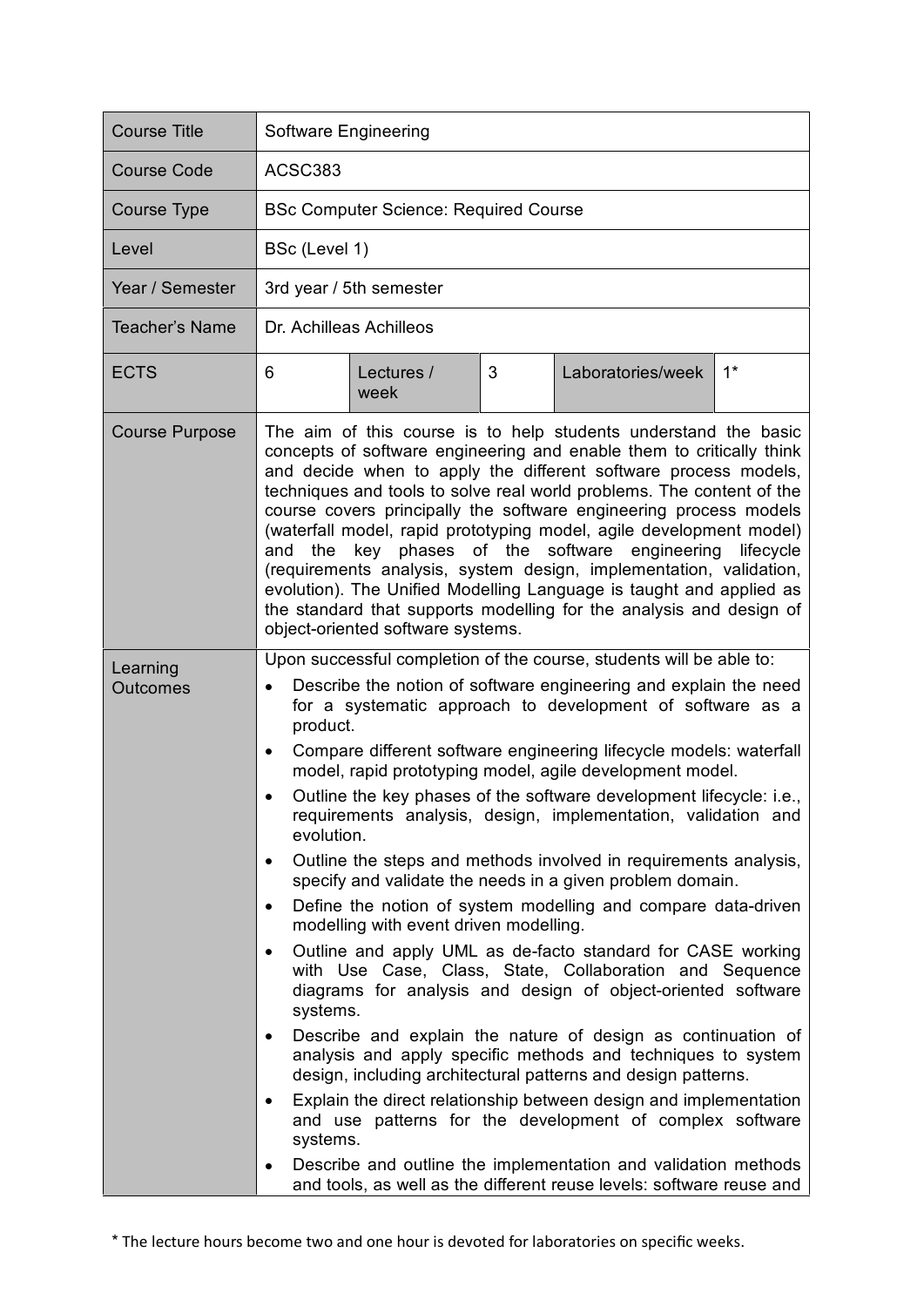|                         | configuration management.                                                                                                                                                                                                                                                                                                                                                                                                                                                                                                                                                         |
|-------------------------|-----------------------------------------------------------------------------------------------------------------------------------------------------------------------------------------------------------------------------------------------------------------------------------------------------------------------------------------------------------------------------------------------------------------------------------------------------------------------------------------------------------------------------------------------------------------------------------|
|                         | Describe the concept of open source software development and<br>$\bullet$<br>argue on the importance of software licensing.                                                                                                                                                                                                                                                                                                                                                                                                                                                       |
| Prerequisites           | <b>ACSC223, ACSC382.</b><br>Corequisites<br>None.                                                                                                                                                                                                                                                                                                                                                                                                                                                                                                                                 |
| <b>Course Content</b>   | 1. The Nature of Software Engineering (3 Weeks)                                                                                                                                                                                                                                                                                                                                                                                                                                                                                                                                   |
|                         | Technology and Business processes, modelling software,<br>complexity of software, estimation of risks, roles and<br>responsibilities.<br>Software Development Life<br>Cycle:<br>Waterfall, Rational Unified Process, Agile<br>process.<br>Prototypes. CASE tools and reverse engineering.                                                                                                                                                                                                                                                                                         |
|                         | 2. Requirements Engineering (2 Weeks)                                                                                                                                                                                                                                                                                                                                                                                                                                                                                                                                             |
|                         | Requirements Definition. User and System Requirements.<br>Functional and non-functional requirements. Requirements<br>engineering<br>Requirements<br>processes.<br>elicitation.<br>Requirements specification. Requirements validation.<br>Requirements change.                                                                                                                                                                                                                                                                                                                   |
|                         | 3. System Modelling (3 Weeks)                                                                                                                                                                                                                                                                                                                                                                                                                                                                                                                                                     |
|                         | System Modelling. UML: visual modelling language. UML<br>Diagram Types. Context models: operational context of a<br>Models: UML Activity<br>system. Process<br>Diagrams.<br>models: UML Use case and sequence<br>Interaction<br>diagrams. Structural models: organization of a system.<br>UML Class Diagrams. Behavioral models: Data-Driven and<br>Event-Driven Modelling. UML Activity and State Diagrams.<br>Model-driven engineering: from models to code.<br>4. Architectural Design and Patterns (3 Weeks)<br>Definition of Architectural design. Agility and Architecture. |
|                         | Architectural<br>design decisions.<br>Architectural<br>views.<br>Architectural<br>patterns:<br>MVC (Model-View-Controller)<br>patterns, Layered architecture Pattern, Repository Pattern,<br>Client Server Pattern, Pipe and Filter Pattern. Application<br>Application<br>Types:<br>Data processing,<br>architectures.<br>Transaction processing, Event processing, Language<br>processing.                                                                                                                                                                                      |
|                         | 5. Design and Implementation (2 Weeks)                                                                                                                                                                                                                                                                                                                                                                                                                                                                                                                                            |
|                         | Object-oriented design using the UML. Design Patterns:<br>The Observer Pattern. Implementation Issues. Validation<br>and Testing. Reuse Levels. Software Reuse. Configuration<br>Development.<br>Management.<br>Host-Target<br>Integrated<br>Environments<br>Development<br>(IDEs).<br>Open<br>Source<br>Development. Software Licensing.                                                                                                                                                                                                                                         |
| Teaching<br>Methodology | The course is structured principally around lectures that are delivered<br>to the students with the help of computer presentations. Furthermore,<br>the ArgoUML CASE tool is used to demonstrate to the students how<br>to engage with software engineering at a practical level though the<br>use of UML diagrams: class, use case, activity, statechart, sequence<br>and collaboration. This helps to motivate and help students to engage<br>in solving software engineering problems. The material of the course                                                              |

\* The lecture hours become two and one hour is devoted for laboratories on specific weeks.